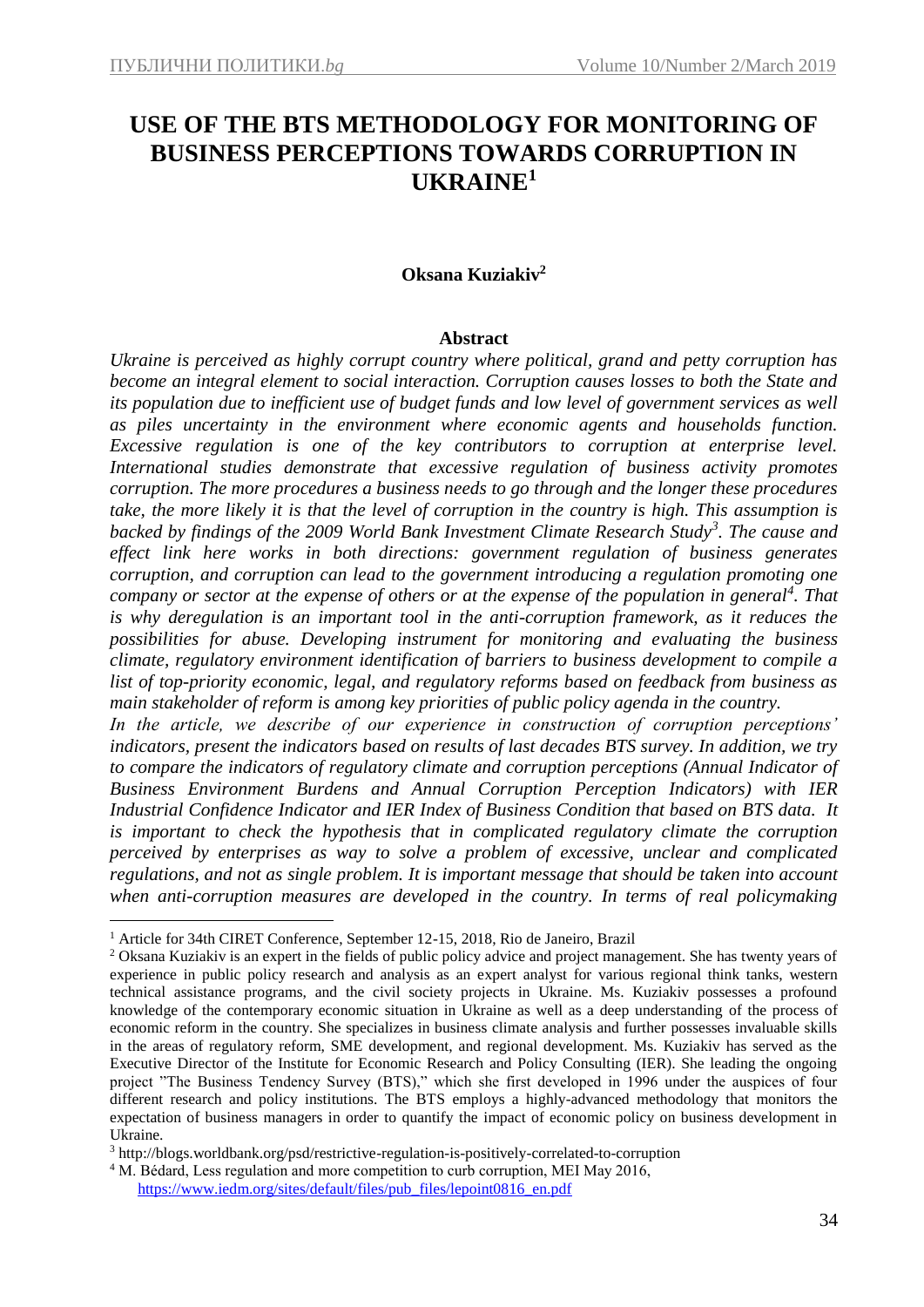*process in Ukraine such message means that measure aimed at deregulation of economy should be successfully completed.*

*Key Words: Business Tendency Survey, Expectations, Confidence Indicators, Business Climate Index, Business Conditions Index, Corruption Perceptions, SME, Ukraine* 

### **1. Introduction**

Ukraine is perceived as highly corrupt country where political, grand and petty corruption has become an integral element to social interaction. Corruption causes losses to both the State and its population due to inefficient use of budget funds and low level of government services as well as piles uncertainty in the environment where economic agents and households function. Excessive regulation is one of the key contributors to corruption at enterprise level. International studies demonstrate that excessive regulation of business activity promotes corruption. The more procedures a business needs to go through and the longer these procedures take, the more likely it is that the level of corruption in the country is high. This assumption is based by findings of the 2009 World Bank Investment Climate Research Study<sup>5</sup>. The cause and effect link here works in both directions: government regulation of business generates corruption, and corruption can lead to the government introducing a regulation promoting one company or sector at the expense of others or at the expense of the population in general<sup>6</sup>. That is why deregulation is an important tool in the anti-corruption framework, as it reduces the possibilities for abuse. Developing instrument for monitoring and evaluating the business climate, regulatory environment identification of barriers to business development to compile a list of top-priority economic, legal, and regulatory reforms based on feedback from business as main stakeholder of reform is among key priorities of public policy agenda in the country. Business tendency surveys (BTS) are the source of information about the state and future progress of selected economic indicators based on the enterprise managers' opinions and expectations and can serve as such tool of monitoring.

The Institute for Economic Research and Policy Consulting used the BTS to tracing business perceptions on different topics. Based on more than 20 years' experience on conducting business tendency survey the IER has designed several instruments that allowing to monitoring of business expectations and attitudes toward the main economic issues as well as measure the quality of business climate including corruption related issues. Perceptions of corruption based on informed views of relevant managers and their actual experiences with it are sometimes the best way to gather the information about corruption.

IER business tendency survey is conducted quarterly. In each quarter, the questionnaire consists in two parts. The first is the regular questions regarding enterprises performance and expectations about future change of the performance. In this part, there is question about impediments to business development, where the corruption is among other 15 options of impediments. We use this variable of corruption as single indicator as well as part of composite indicator "quarterly regulatory climate". The second part of the IER BTS questionnaire consists in questions regarding so called special topics that vary from quarter to quarter. The questions regarding different aspect of business and investment climate including perceptions regarding corruption<sup>7</sup> are asked on annual base in the  $1<sup>st</sup>$  quarter survey since 2003 in April. As result, the

<u>.</u>

<sup>5</sup> http://blogs.worldbank.org/psd/restrictive-regulation-is-positively-correlated-to-corruption

<sup>&</sup>lt;sup>6</sup> M. Bédard, Less regulation and more competition to curb corruption, MEI May 2016,

[https://www.iedm.org/sites/default/files/pub\\_files/lepoint0816\\_en.pdf](https://www.iedm.org/sites/default/files/pub_files/lepoint0816_en.pdf) 

<sup>7</sup> We use adopted for Ukraine questions based on approach describe in Hellman et al., Measuring Governance Corruption, and State Capture, 1999

http://siteresources.worldbank.org/INTWBIGOVANTCOR/Resources/measure.pdf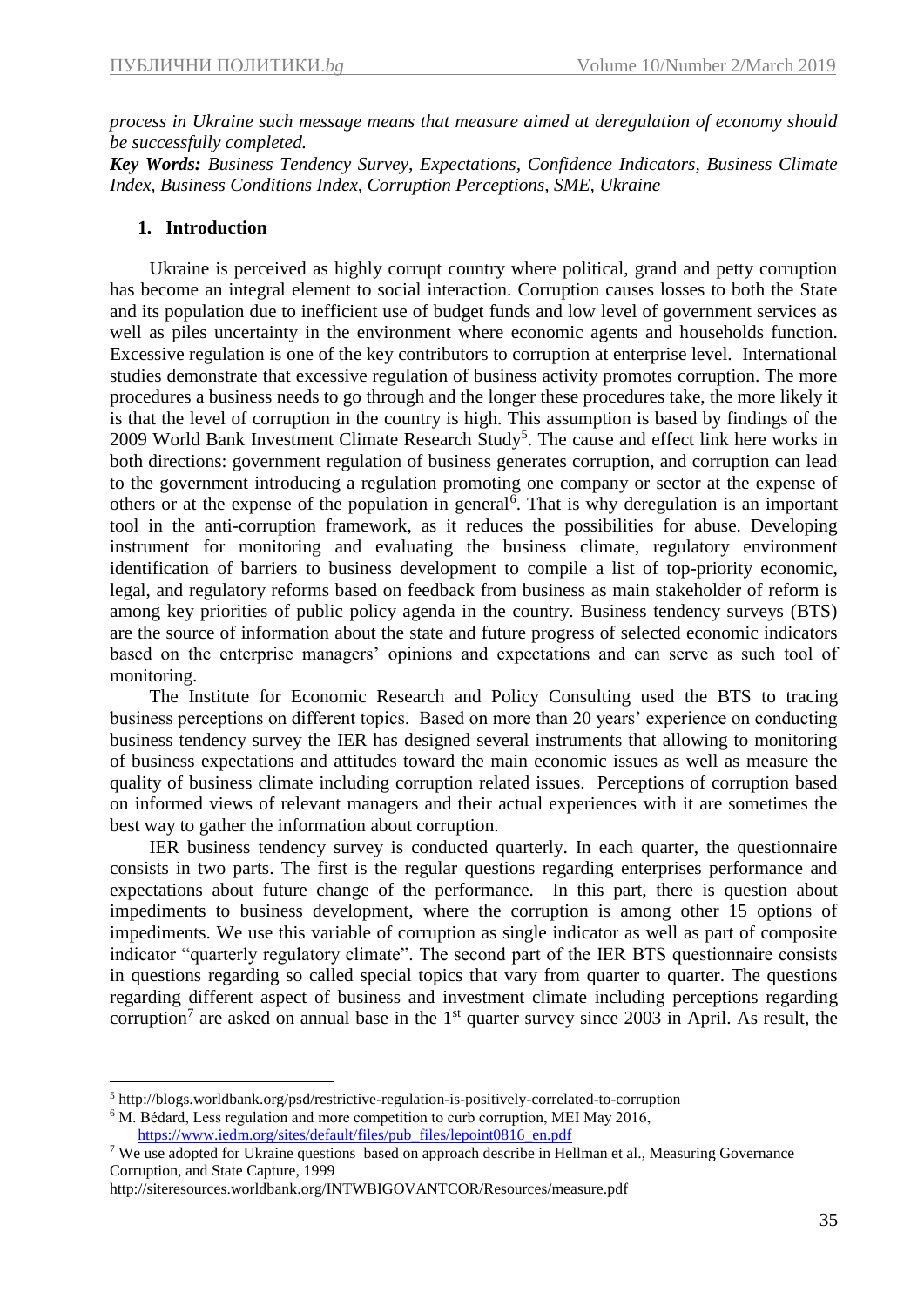set of indicators that describe the business climate and corruption was developed. The list of indicators with periodicity in brackets is below:

- 1. Corruption as impediment to business development (quarterly)
- 2. Quarterly regulatory climate (quarterly)
- 3. Annual Indicator of the Institutionalization of Corruption (annually, data collected in April)
- 4. Annual Corruption Perception Indicator (annually, data collected in April)
- 5. Annual Indicator of Regulatory Burdens (annually, data collected in April)
- 6. Security of property rights (annually, data collected in April)
- 7. Annual Indicator of Business Environment Burdens (annually, data collected in April)

At the same time, quarterly, the IER collect data and calculate Industrial Confidence Indicators (which is calculated as the arithmetic average of the balances (in percentage points) of responses on questions about production plans, the assessment of order books and stocks of finished products (the latter with inverted sign). In addition, we produce the Index of Business Conditions (which is calculated as the arithmetic average of assessment of current business situation at the firm and expected change of it in 6 months perspective).

In the next sections we have briefly describe the indicators of corruption and regulatory environment, show there fluctuations and try to test several hypotheses about relations between different indicators.

# **2. IER approach to monitoring of corruption perceptions**

# **2.1.Quarterly indicators**

1. CORRUPTION AS IMPEDIMENT TO BUSINESS DEVELOPMENT. We ask firms` managers about the most limiting factors to the growth of their business, where corruption is included as one of the limits. Corruption is one out of 15 options of impediments to business development. Single variable "corruption as impediment to business development" allows understanding how problematic is corruption for the doing business for Ukrainian enterprises against the background of other barriers. For example, such as "economic" impediments as demand, capital, labor force etc or institutional ones as political instability, stability (predictability) of legislative environment etc.

2. QUARTERLY REGULATORY CLIMATE. Variable "corruption" is part of composite index named "regulatory climate". The composition of index based on experts' assessment of the regulatory climate in Ukraine. In particular, it is important to take into account enterprise manages self-assessment of regularity pressure, predictability and certainty of legislation environment and assessment of impact corruption on doing business. As result, this index consists of three components: (1) high regulatory pressure. (2) frequent changes in legislation and (3) corruption and reflects the proportion of respondents who chose at least one of the factors from list of impediments to business development (see Annex 3).

# **2.2.Annual indicators**

(3) ANNUAL INDICATOR OF THE INSTITUTIONALIZATION OF CORRUPTION has been constructed and calculated since 2003 until now. Constructing the annual indicators, we proceeded from the assumption that corruption is a reaction to excessive regulation. That is, entrepreneurs, in order to reduce their administrative costs in a regulatory environment that has internal contradictions, is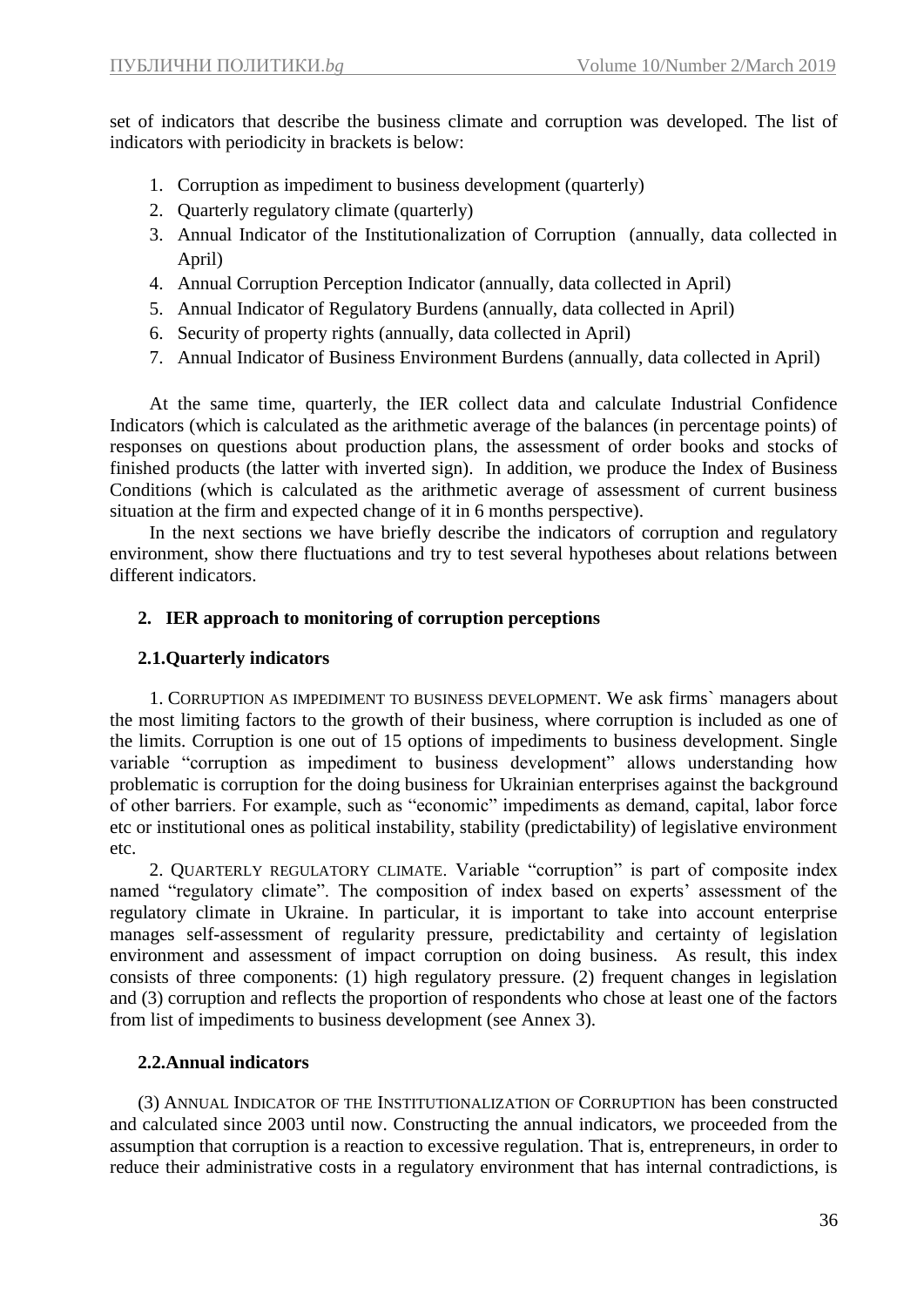complex and confusing, it creates a "cooperative" with government officials. Who, in turn, perceive their service as a business of providing services for their own enrichment. Under such conditions, corruption acts as a parallel institution that helps "solve the issue" quickly. In this case, the more reliable such "parallel system", the clear rules in it. That is, the phenomenon is widespread, tariffs for "services" are known and service recipients are sure of the result. This suggested that indicators could be found to measure in what extend corruption could be perceived as a social institution. So the idea of building an indicator of institutionalization of corruption arose. We have been looking for suitable dimensions for a long time, and then, after having studied literature, interviews with experts, interviews with business representatives, we have identified four variables: (3.1) absolute level of corruption, (3.2) unpredictability of unofficial payments, (3.3) uncertainty about the consequences of a corrupt act and (3.4) informal relationships with representatives of government. These variables are reflect the following data:

• % of firms that admit paying bribes by themselves or say that this is typical for their sector,

- % of firms that are unsure about the outcome (result) of bribe,
- % of firms that consider bribe sum unstable,

• % of firms that admit importance of informal relation with at least one authority from list **(**implicit corruption).

All variables are measured by score from 1 (not important) to 5 (very important).

To be test the possibility to combine the abovementioned variable we have applied principle component method. The simple correlation analysis supports the thesis, the existence of a link between the widespread of corruption and the extent to which the bribe is stable and how bribegiver is sure of the outcome. 3 of the 4 variables have an upper level correlation with a "hidden" variable (see details in Annex 2). While the "importance of informal relations" has a quite low correlation. However, given the meaningful importance of this indicator, we decided to keep all variables in the new indicator. We present these data in form of in form of geometrical figure rhombus (see Annex 2) and calculate the value of Indicator of the Institutionalization of Corruption as square of rhombus divided by 100.

| COMACI TION                     |                                   |
|---------------------------------|-----------------------------------|
| <b>INDICATOR</b><br>OF<br>THE   | <b>INSTITUTIONALIZATION</b><br>ΛF |
| <b>CORRUPTION</b>               |                                   |
| Name of variable                | Correlation with "hidden"         |
|                                 | variable                          |
| Absolute level                  | $-.900$                           |
| Uncertainty of corruption       |                                   |
| outcome                         | .750                              |
| Unpredictability of bribes size | .897                              |
| <b>Unformal relations</b>       | - 418                             |

**Table 1. Some results of factor analysis (INDICATOR OF THE INSTITUTIONALIZATION OF CORRUPTION)**

#### **Extraction Method: Principal Component Analysis.**

Another annual indicator of corruption is (4) ANNUAL INDICATOR OF CORRUPTION PERCEPTIONS that describe how corruption is widespread according to enterprise manages opinions. It is calculated as the arithmetic mean of two variables: absolute level of corruption and informal relationships with representatives of government. First variable is results of answers on question "Is that corruption is typical for such enterprises as yours?", the second variable is answers on question "Is that important for get success in business in our country to have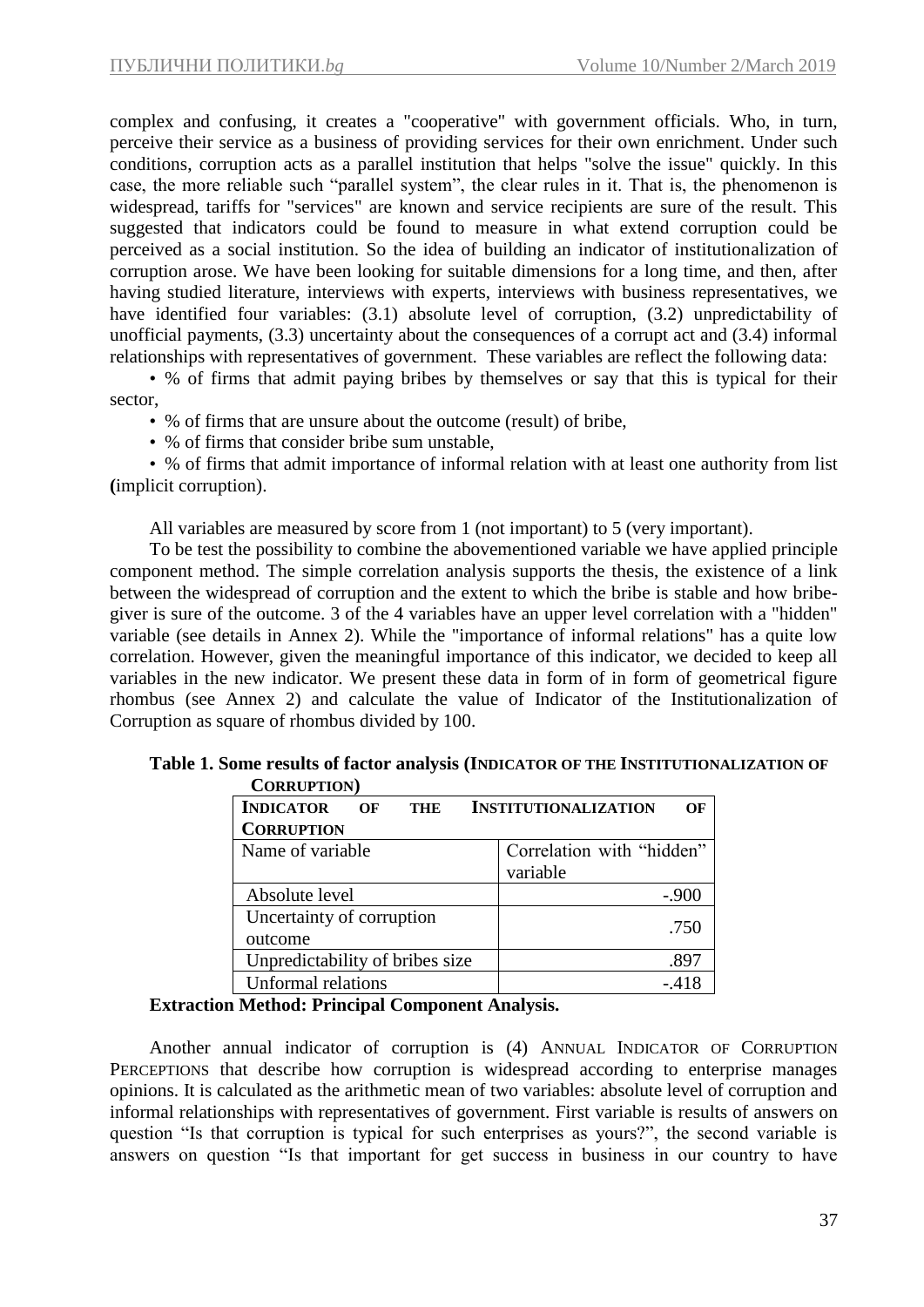unformal relations with representatives of the state bodies. The both variables are measured by score from 1 (not important) to 5 (very important).



*Source: IER BTS*

<u>.</u>

In addition, we ask about the share of bribes in the overall turnover of the enterprise. However, given the high fluctuation of this response and the different responses in different years, this indicator is not used for regular analysis.

The next indicators (indexes) are describe the regulatory environment. It is important to measure the business opinions respecting this issue due to our assumption that corruption is reaction on improper regulation.

(5) ANNUAL INDICATOR OF REGULATORY BURDENS. We investigate regulatory burden across the following variables8: 1) level of indirect state interference (% of enterprises that indicate the interference of the state in operating activities), 2) predictability and clarity of regulations (% of enterprises that consider economic legislation unclear and unpredictable), and 3) time tax (% of managers' time spent on interaction with government officials.

To test the possibility to combine the abovementioned variables we have applied principle component method. In contrast to Indicator of the INSTITUTIONALIZATION OF CORRUPTION, the result of factor analysis shows the respectively high correlation of these variables with "hidden" variable. As result, we decided to calculated indicator as arithmetic mean of abovementioned single variables. In table 2 the some results of factor analysis for the both composite indicators are presented. The more details are in the Annex 2 and Annex 3.

**Table 2. Some results of factor analysis (ANNUAL INDICATOR OF REGULATORY BURDENS)**

| <b>ANNUAL INDICATOR OF REGULATORY BURDENS</b> |                         |      |          |  |  |  |  |
|-----------------------------------------------|-------------------------|------|----------|--|--|--|--|
| Name of variable                              | Correlation<br>variable | with | "hidden" |  |  |  |  |
| "Time tax"                                    |                         |      |          |  |  |  |  |
| Unpredictability of legislation               |                         |      | $-.855$  |  |  |  |  |
| State interference                            |                         |      |          |  |  |  |  |

**Extraction Method: Principal Component Analysis.**

<sup>&</sup>lt;sup>8</sup> In our survey, we avoid from looking at the changes in registration procedures and quantity of regular/irregular controls by regulatory bodies, since progress in this area is well recorded by other analysts.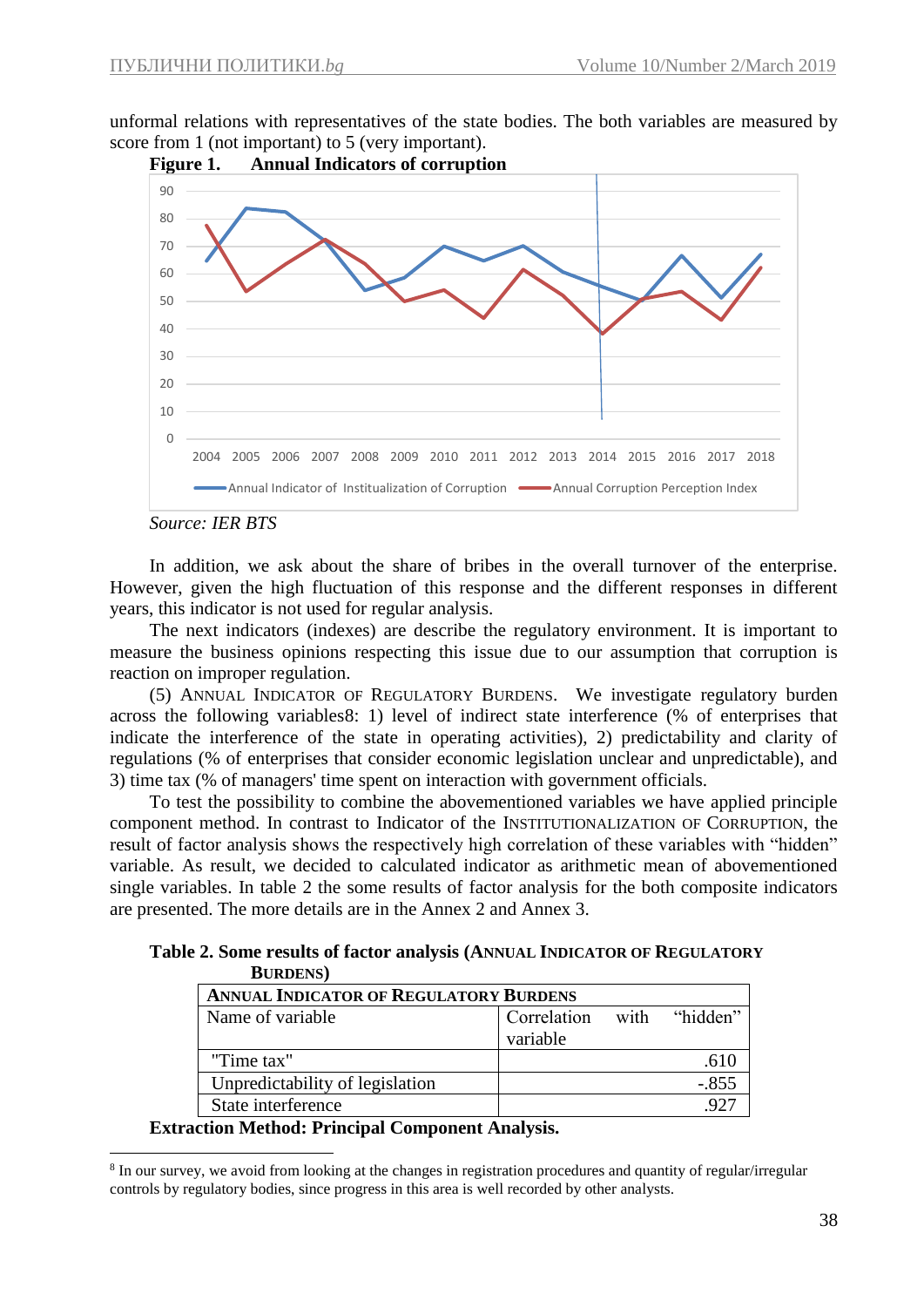(6) SECURITY OF PROPERTY RIGHTS indicator is calculated as arithmetic mean of two indicators: 1) assessment of ability of judicial system to ensure enforcement of commercial contracts; 2) assessment of ability of judicial system to protect personal security and security of business entities against criminality

Finally, the (7) ANNUAL INDICATOR OF BUSINESS ENVIRONMENT BURDENS is calculated as the arithmetic mean of such components:

- $\blacksquare$  Security of property rights
- Annual Corruption Perception Indicator
- "Time tax"
- Unpredictability of regulations
- State interference
- ▪

Annual INDICATOR OF BUSINESS ENVIRONMENT BURDENS is measured on a scale from 0 to 100, where 0 is no burdens and 100 is completely burdened environment. Therefore, the lower values the indicator the better business climate.

### **2.3.Analysis of quarterly indicators**

Corruption as an obstacle to the growth of production has never been one of the main obstacles. The list of obstacles traditionally led by such barriers as insufficient demand, liquidity problems and other purely economic factors. In the period of 2014-2016, the top three leaders of the rating included a factor characterizing the instability of the political situation. This is due to Russia's military aggression against Ukraine. However, since 2017, the weight of this factor is decreasing. Corruption ranged from 12 to 8 among 15 possible factors. The figure 1 presents the dynamics of the factor "corruption" and other factors characterizing the regulatory environment in comparison with the factor leading the list of barriers "lack of demand", and an important factor of "shortage of labor". The data obtained in July 2018 indicate an increase in the predictability of the business environment (the value of the obstacle "frequent changes in legislation" has diminished) and the reduction of the weight of obstacles to corruption for enterprises. The regulatory climate in the quarterly dimension is improving.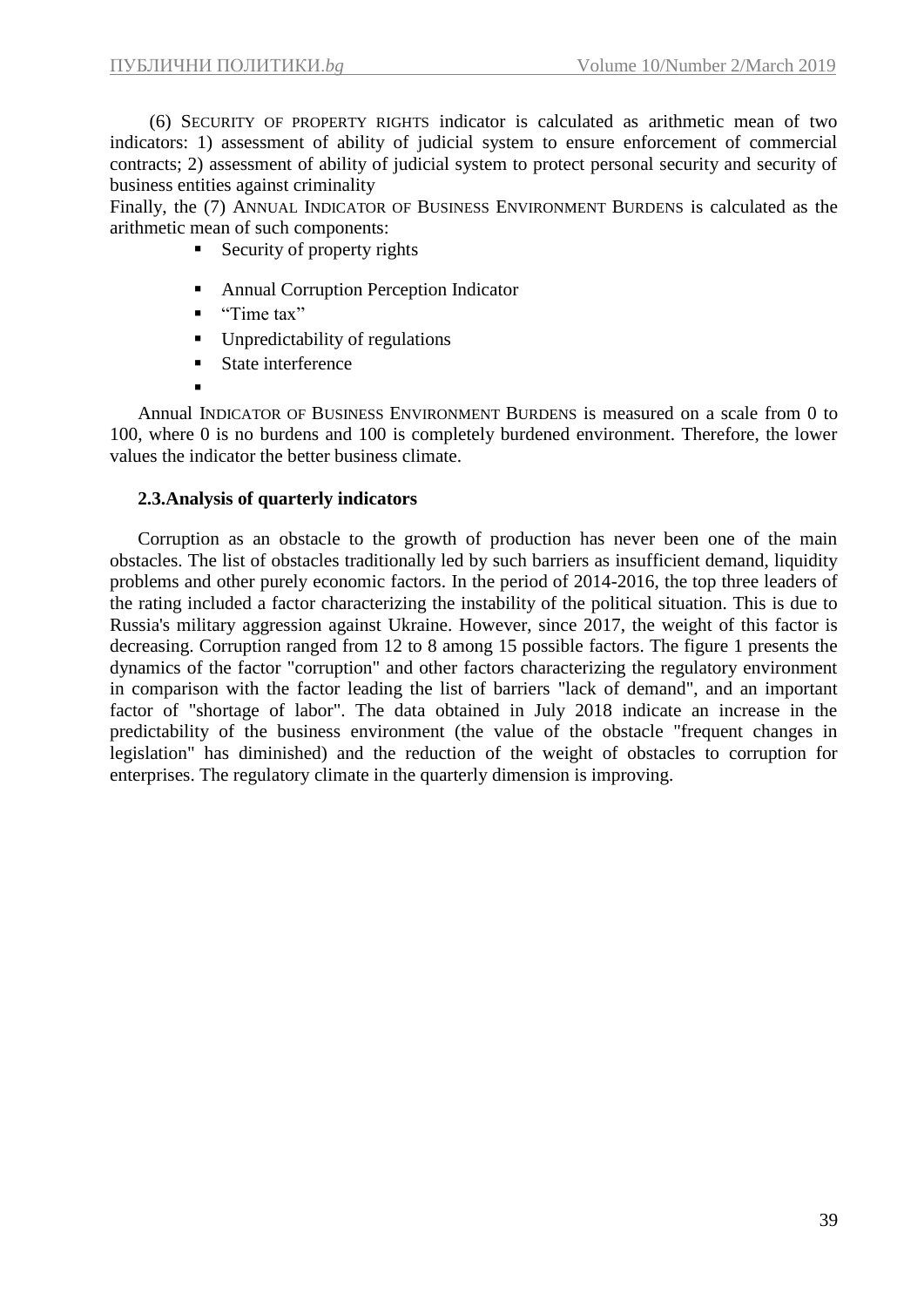

**Figure 2. Corruption as impediment to business development vs other impediments**

*Source: IER BTS*

#### **2.4.Analysis of annual indicators**

The overall picture of the problem of the business environment is presented in the star chart in the Figure 3 where the axis reflects the indicators. In 2018, the level of corruption, the level of state interference and time tax have increased in comparison with 2107. At the same time, there are two important improvements. The issue of non-compliance with property rights has decreased. Legislation that affects the activities of the company has become much simpler and more comprehensible. These two opposite trends led to the fact that the value of the indicator of business environment burdens did not change in comparison with last year and was 44.9 (44.8 in 2017).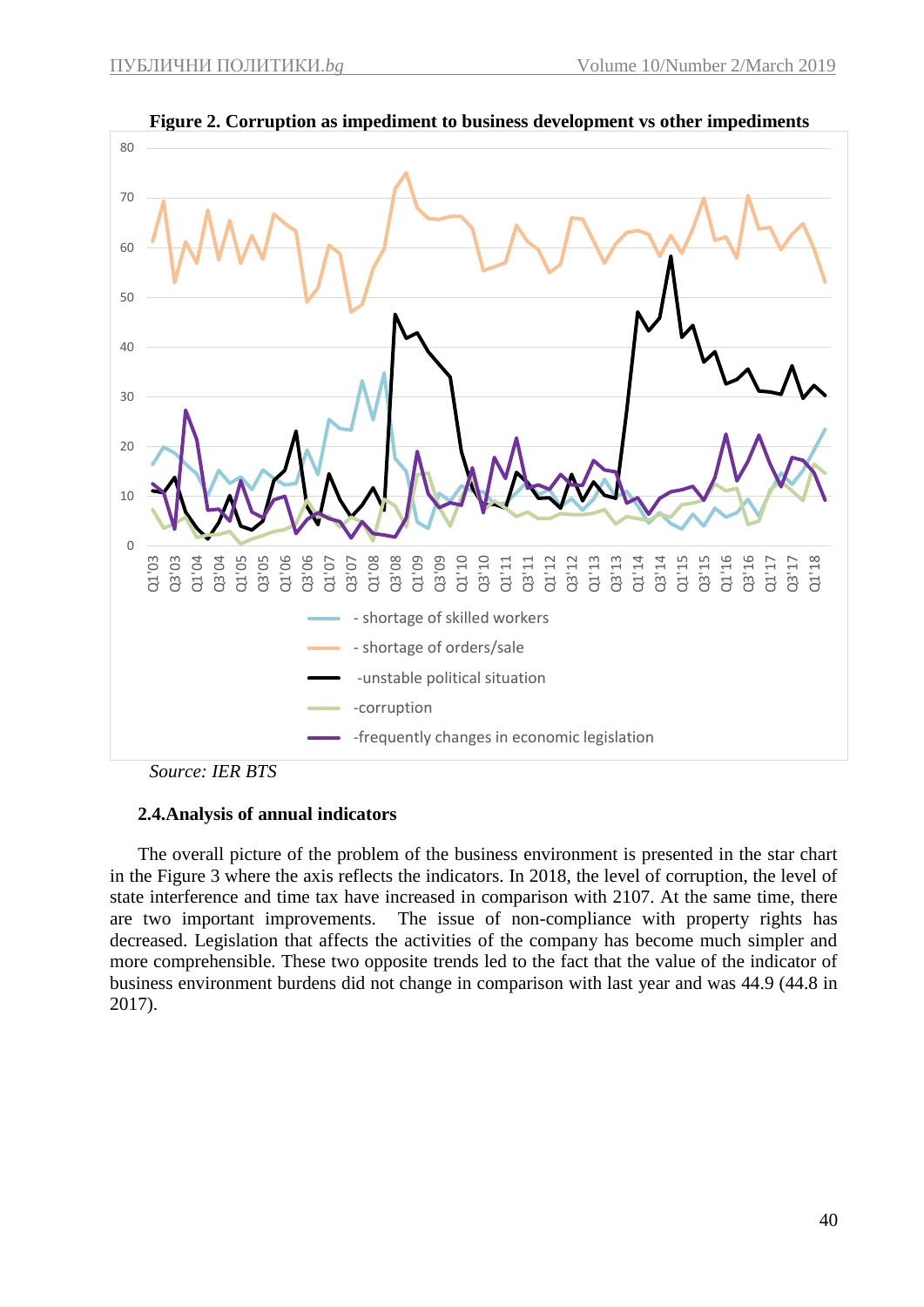

### **Figure 3. Annual Indicators of Business Environment Burdens in the star chart**

*Source: IER BTS*

Analyzing 15 year's trends, we can see the decrease the level of regulatory burdens. See figure 4. In the next studies, we are going to look for the real statistic data that can be correlate with this trend.



**Figure 4. Annual Indicators of Business Environment Burdens** 

In the chapters below, we analyze the fluctuation of components of the Annual Indicator of Business Environment Burdens during recent years.

## **2.3.1 Security of property rights**

In 2018, entrepreneurs note improvement of the situation with the security of property rights: after the rapid fall of the indicator in 2017, in 2018 its value increased from 22.6% to 29.5%.

*Source: IER BTS*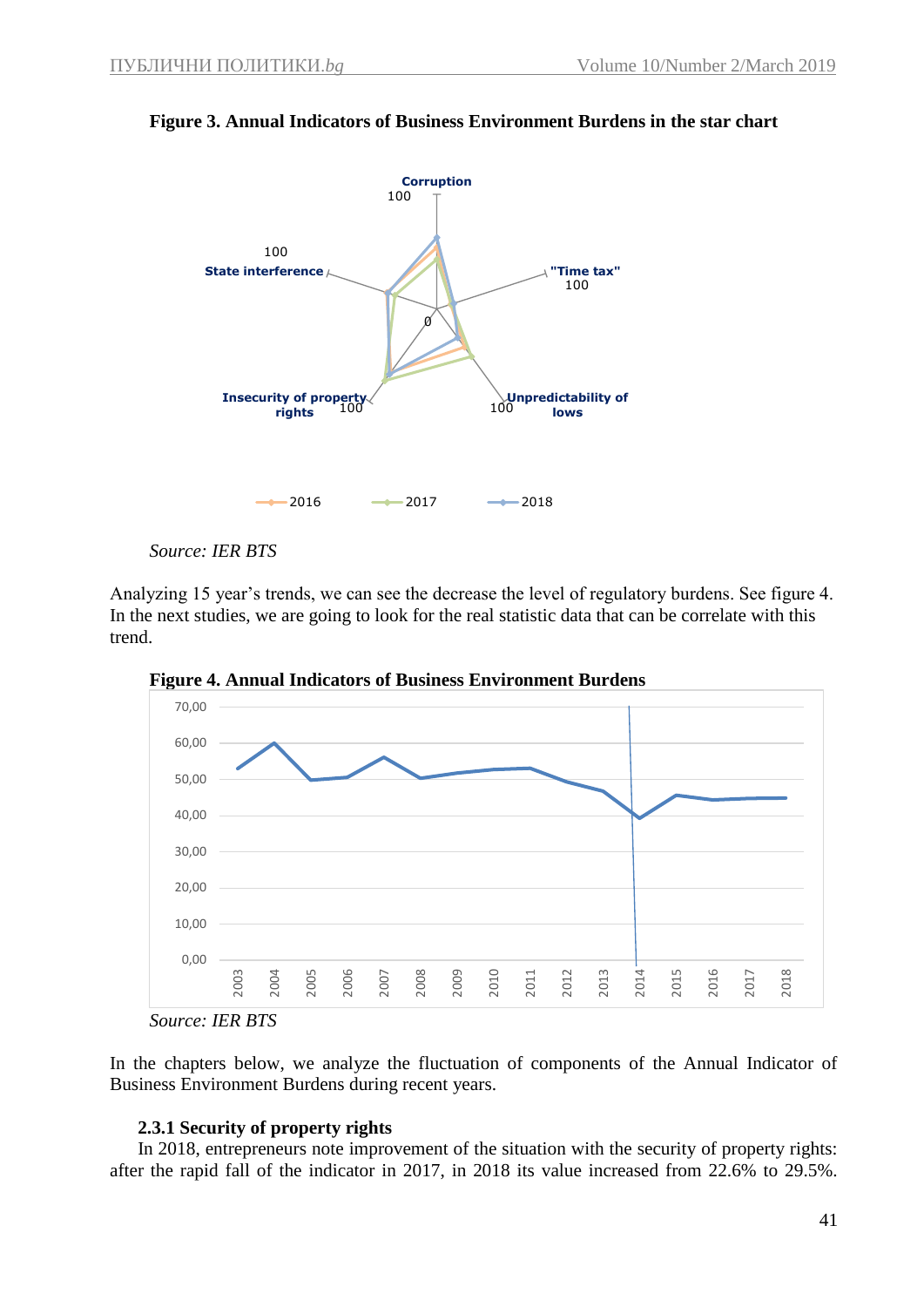This concerns both the assessment of the ability of the legal system to ensure compliance with contractual rights and the ability of the legislative system to protect business from criminality. In 2018, 29.3% of managers believe that the legal system will provide protection against organized crime and 29.7% of managers believe that the legal system will ensure compliance with contractual rights. In 2017, the figures were 22.1% and 21.4%, respectively. The larger the size of the enterprise, the greater the share of managers believes that the legal system ensures compliance with contract rights. Similarly, the change in the indicator depends on the size of the enterprise. The share of respondents who believe that the legal system for enforcing contract rights among small businesses has doubled - from 13% in 2017 to 26% in 2018, for medium enterprises - from 22% to 29%, respectively. For large enterprises, the share increased by only 1.7 pp, from 36.4% to 38.1%. The value of providing a legal system for protection against crime virtually does not depend on the size of the enterprise. Among small businesses, 28% of managers believe that the legal system will provide protection against organized crime, among medium and large - 31% and 29% respectively.





Security of property rights

*Source: IER BTS*

#### **2.3.2. Regulatory burdens**

**Direct state interference in the operational activities of enterprises.** The level of state intervention in entrepreneurial activity is considered by respondents to be high. In 2016, this indicator reached a record high of 46%, dropped to 38.5% in 2017, and in 2018, it rose again to almost 2016 and was 45%.

**Predictability and clarity of regulatory acts**. Assessment of predictability and clarity of legislation has improved. The share of respondents who consider legislation to be contradictory and unpredictable has decreased from 51.3% in 2017 to 31% in 2018. The share of respondents who consider the legislation to be contradictory and unpredictable among small enterprises has decreased the most, the smallest decrease for large enterprises. For small businesses, the value dropped from 48.4% in 2017 to 24.7% in 2018, for large from 54.5% to 39.6%, respectively. For medium-sized enterprises, the value dropped from 53.8% in 2018 to 32.8% in 2018.

**"Time Tax".** It is estimated that in 2018, managers spend 15.6% of their working time on interacting with government officials on the interpretation and application of laws. The value of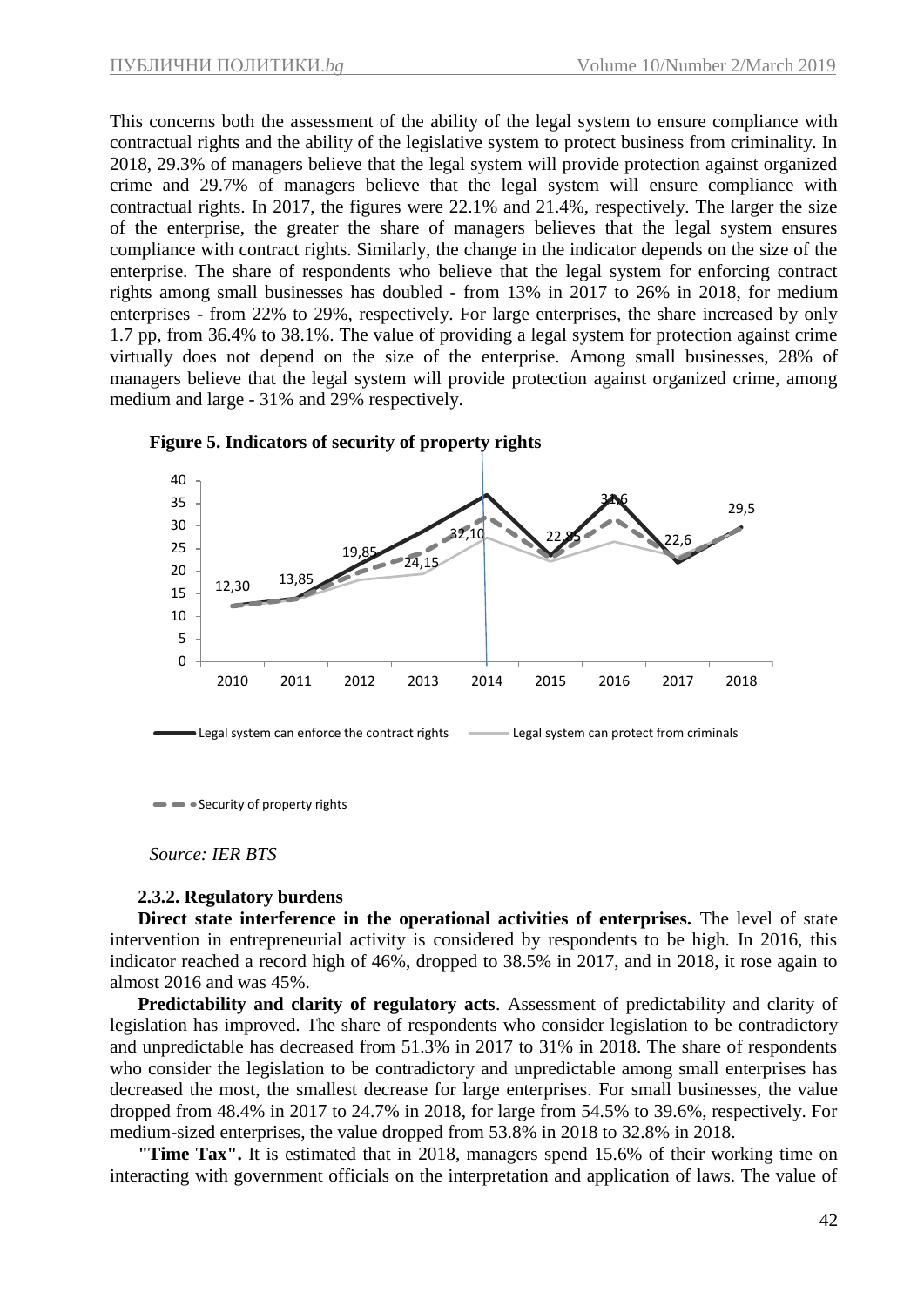this indicator increases for 4 years in a row, in 2015 the value was 11.4%, in 2018 it increased to 15.6%. For comparison, the minimum time spent on communication with government officials was recorded in 2010 - the time tax on average was 9.4% of the time, and the maximum - in 2011 and was 19.9%. The larger the size of the enterprise, the more time managers spend on interacting with government officials on the interpretation and application of laws.

As results, the Annual Indicator of Regulatory Burdens has decreased from 34.4% in 2017 to 30.5% in 2018. In 2018, the reduction of the regulatory burden is characteristic for enterprises of all sizes. For small, medium and large enterprises, the indicator has decreased, compared with 2017, by 3.9, 4.2 and 3.7 percentage points in accordance.





#### **2.3.4 Indicators of corruption**

**Absolute level of corruption**. The level of corruption in Ukraine remains high. Respondents were asked whether unofficial payments were payable to companies such as them to deal with problem situations. In 2018, the share of managers who replied that for such enterprises as them, the payment of unofficial payments has become widespread to 78.5% (in 2017, 59.3%). This value is the highest for all years of research. A similar high value was in 2004 (76.8%). Most often, corruption is faced by small businesses - 85%. For medium and large enterprises, the level of corruption is 71.9% and 72.4% respectively.

**Uncertainty about the consequences of a corrupt act. (Impossibility of payers of unofficial payments to provide the desired results)**. The share of respondents who are uncertain or after payment of an unofficial payment will be provided with the necessary "service", as was stipulated before, decreased in 2018 compared to last year - from 59% to 52.3%. The most unpredictable consequences of corruption acts for the third year are for medium-sized enterprises (63.9%), for small and large indicators it is 46.2% and 51.7% respectively.

**Unpredictability and instability of unofficial payments**. In 2018, the size and the situation in which unofficial payments are unpredictable for more than half of the enterprises. The unpredictability rate of unofficial payments remained almost unchanged at 57.8% (59.8% in 2017). However, for small and medium enterprises, the value of this indicator has changed. For small businesses, the value increased from 46.9% in 2017 to 52.3% in 2018, while for average it decreased from 85.7% to 60%, respectively. Value for large enterprises increased by 1.2 percentage points. and accounted for 67.9%.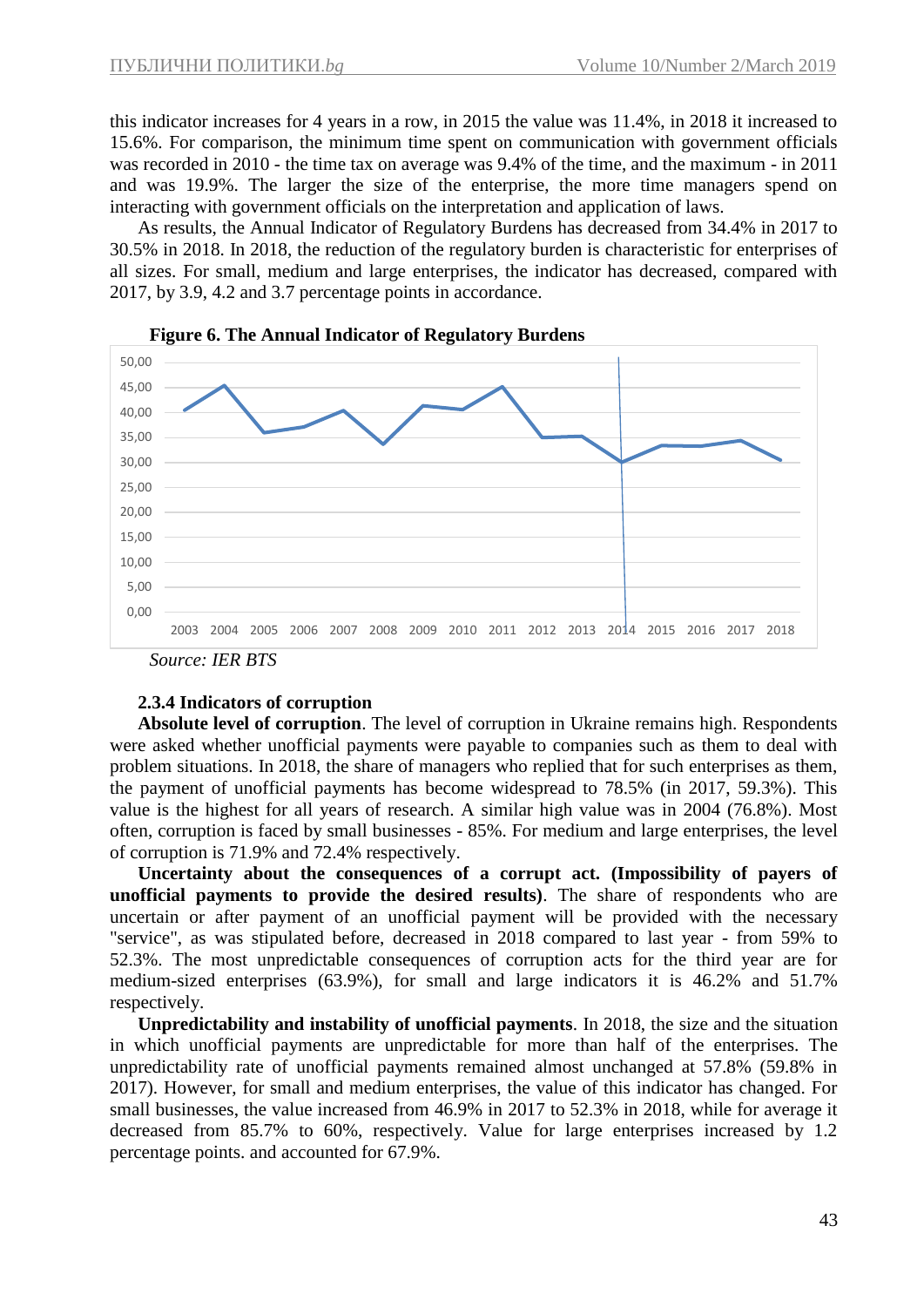**Informal relationships (implicit corruption)**. In 2018, compared with 2017, entrepreneurs estimate the importance of informal ties with state authorities much higher. Thus, 46% of managers consider the presence of informal connections as an important factor in the success of their economic activity, while in 2017 their share amounted to 27.2%. This year, entrepreneurs rated the importance of informal ties for the last five years, the lowest in 2014 and 24.8%. The greatest increase in the importance of "friendly relations" with state authorities is characteristic for small enterprises (24 pp), and the smallest for large enterprises (10.5 pp). For medium-sized enterprises, the importance of informal ties increased by 17 percentage points.

The general picture of corruption is presented in a star chart, where the axes reflect the following indicators:

•% of companies that recognize the payment of unofficial payments;

•% of enterprises unsure of the consequences of a corrupt act;

•% of enterprises considering the size of unofficial payments unstable;

•% of companies that recognize the importance of informal links with at least one public authority.

The star chart in the Figure 7 as well as fluctuation of Index presented in the Figure 1 shows a worsening of the situation with corruption in 2018 compared to the previous year for the sample as a whole. In 2018, the absolute level of corruption increases and the importance of informal contacts with government officials for successful business, the size and situation of informal payments are almost unchanged, and the results of corruption are becoming more predictable.

#### **Figure 7. Annual Indicator of the Institutionalization of Corruption presented as star chart**



*Source: IER BTS*

## **2.5.Relation between indicators of corruption/regulatory environment and BTS indicators**

At the stage of designing the research, we have expected to find the relations between the corruption indicators and other indicators. Annual indicators of regulatory climate and corruption were compared with quarterly indicators of the economic situation (IER Industrial Confidence Indicator and IER Index of Business Condition). Taken into account that the annual figures were collected during the first quarter (April / May) wave of the survey, the quarterly indexes for the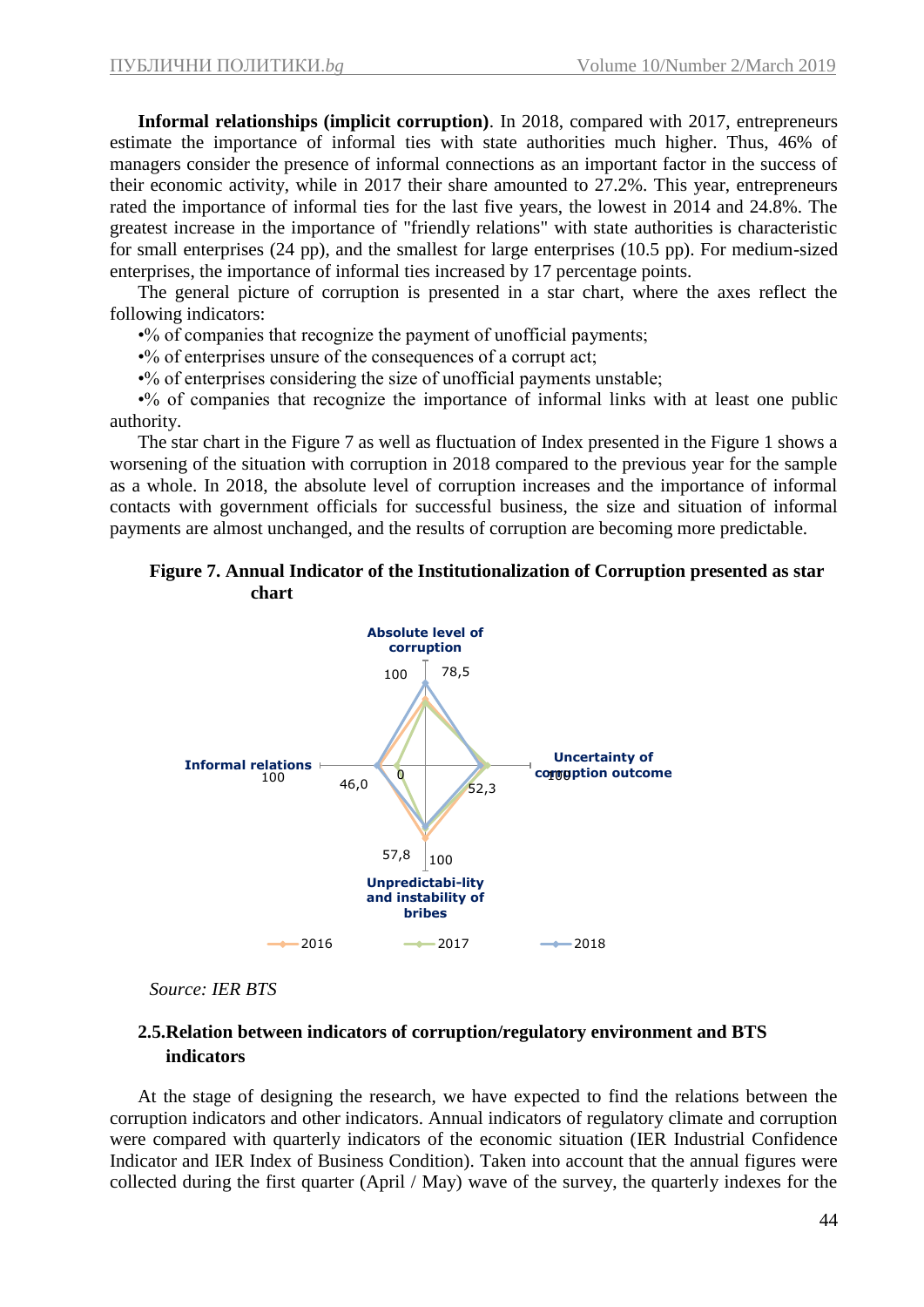relevant period were taken into account. At this stage of our research, no statistically significant relations are recorded. The coefficient of correlation is low than 0.2. Therefore, we will continue to work at this issue.

At the same time, the simplest correlation analysis (Pearson correlation) shows the moderate level of correlation between year over year GDP growth rate and Annual Indicator of the Institutionalization of Corruption (details see in the Annex 4. The coefficient of correlation is - 0.57. This result is significant at the 0.05 level (2-tailed). At the first glance, this correlation can be spurious. Nevertheless, it push to think. If we assume that corruption is a reaction on improper regulation, and entrepreneurs optimize their costs (behavior) in order to get the best result with less resources. In this case, this correlation can mean that, indeed, corruption has a certain institutional role, better than a regulatory system. In addition, the result shows that the root of the problem of corruption is still a disadvantageous regulatory environment.



**Figure 8. IER Indicators of corruption and regulatory burdens vs. GDP growth rate**

If we go beyond the goals of this work, then the question is raised and what is generally corruption in the understanding of business representatives. Moreover, here we will note that corruption is a movement from both sides. On the one hand, an official may demand a bribe, on the other hand, often the business is ready to pay extra in order to accelerate one or another process. This can be adjusted by directing funds not into the bribe, but the state (local) budget, through the creation of a corresponding "legitimate" service. This has already been used in the implementation of Ukrainian reforms. In particular, it was about administrative services for citizens. All services can be obtained by paying a state fee, but if someone wants to get the service faster, then there is an appropriate procedure for additional funds. When it comes to reducing opportunities for corruption in the economy, we usually talk about reducing the role of an official through the digitization of services. However, it can be said that the "speed service" will have to pay and business.

*Source: IER BTS*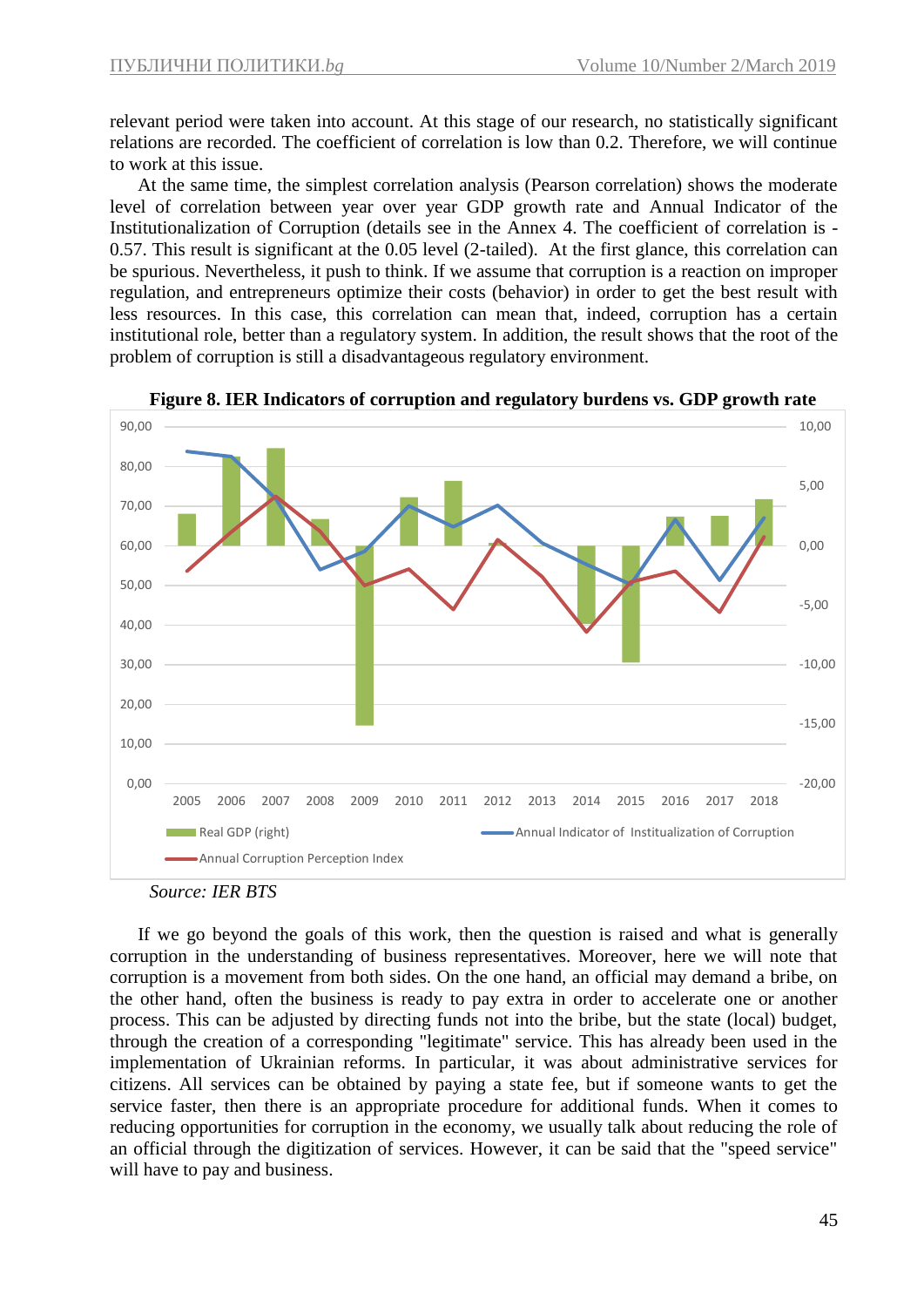From the point of view of political recommendations, there is no alternative to deregulation on the one hand and the establishment of a system of proper regulation in Ukraine. Given that this is an important part of the Association Agreement between Ukraine and the EU, the same implementation of the Agreement in the areas of creating a favorable regulatory environment one of the important measures to reduce corruption.

# **3. Conclusion**

- 1. IER has developed a system of indicators that tracking business attitudes towards corruption and some aspects of regulatory climate. There are quarterly and annual indicators. They collected in frame of conducting business tendency survey.
- 2. Developed IER indicators measure business attitudes to various aspects of the regulatory environment, including corruption. In the future, it is necessary to conduct research to compare the indicators of the business climate and corruption with the indicators of real economic statistics. Although we are aware that such indicators may not be found.
- 3. The result of analysis presented in this article support the thesis that corruption is reaction on overloaded and unclear regulation. While the more quantitative studies are demanded.
- 4. The result of the studies have policy implications and can be used as additional argument in developing policy recommendation and monitoring reforms implementation in Ukraine.

# **REFERENCES**

Hellman et al., Measuring Governance Corruption, and State Capture, 1999 http://siteresources.worldbank.org/INTWBIGOVANTCOR/Resources/measure.pdf

http://blogs.worldbank.org/psd/restrictive-regulation-is-positively-correlated-to-corruption

M. Bédard, Less regulation and more competition to curb corruption, MEI May 2016, https://www.iedm.org/sites/default/files/pub\_files/lepoint0816\_en.pdf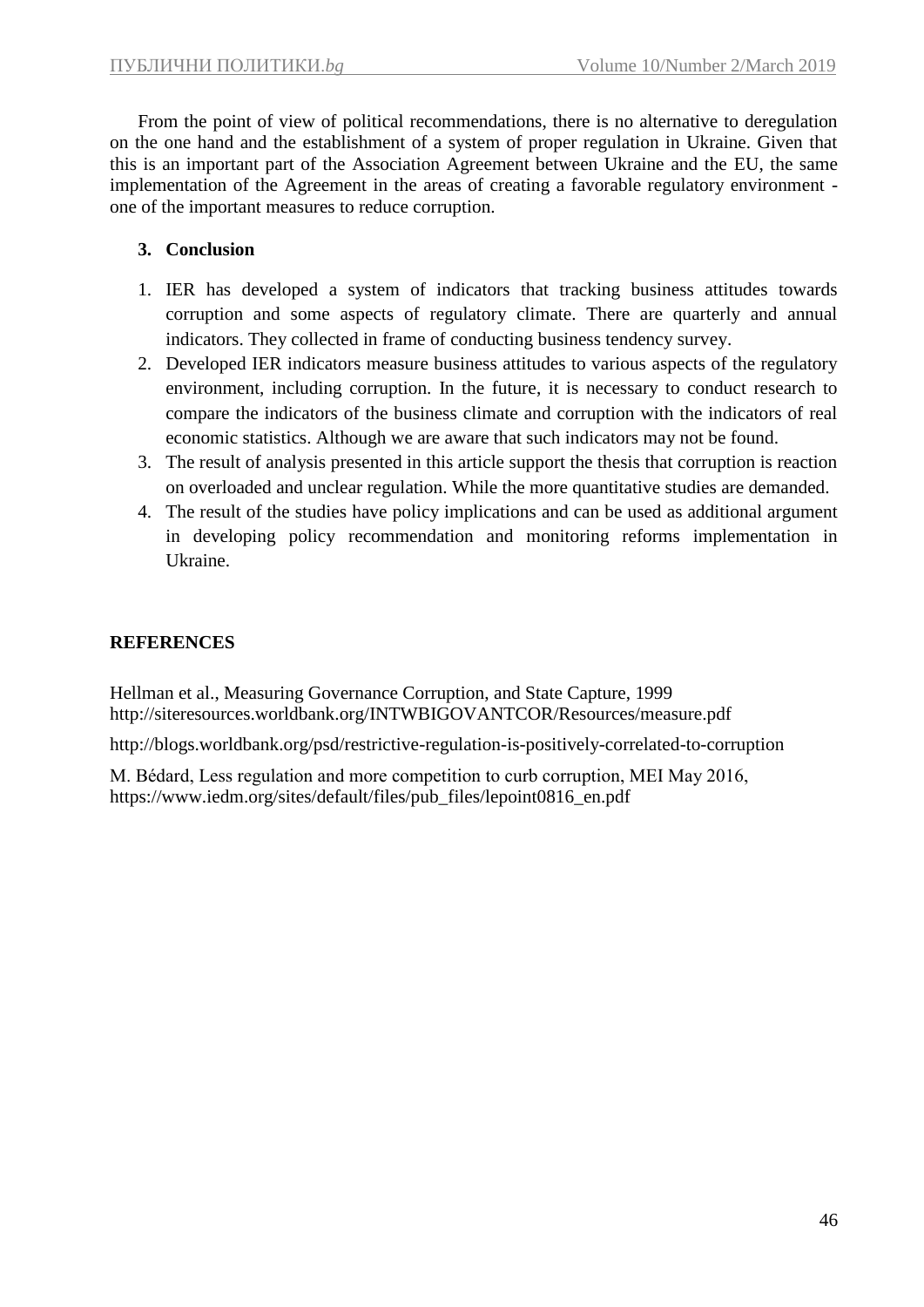# **Annex 1. Questionnaire of BTS. Section «Corruption»** Annually asked questions (Survey wave of April)

**1**. In your opinion, what percentage of total annual sales do firm like yours pay in the form of unofficial payments to public officials?  $%$  % on average

*To what extent do you agree with the following statements? (scale: 1 - completely disagree, 5 completely agree, 6 - do not know):*

| 2. The level of unofficial payments and the situation in which they are          | $\Box 2 \quad \Box 3 \quad \Box 4$              |
|----------------------------------------------------------------------------------|-------------------------------------------------|
| paid are stable and predictable                                                  | $\Box$ 5 $\Box$ 6                               |
| 3. Interpretation of law and regulations that affect your business do not        | $\Box 1 \quad \Box 2 \quad \Box 3 \quad \Box 4$ |
| contradict each other and are predictable                                        | $\Box$ 5 $\Box$ 6                               |
| <b>4.</b> There is a need from time to time in "unofficial payments or services" | $\Box 2 \quad \Box 3 \quad \Box 4$              |
| in order to conduct business properly for the enterprises of your industry       | $\Box$ 5 $\Box$ 6                               |
| 5. I am sure that the services for which I pay informally will be executed       | $\Box 1 \quad \Box 2 \quad \Box 3 \quad \Box 4$ |
| in accordance with the agreement                                                 | $\Box$ 5 $\Box$ 6                               |
| 6. If the actions of a civil servant do not meet the established rules, you      | $\Box 2 \Box 3 \Box 4$                          |
| can apply to a senior official to correct the situation without using            | $\Box$ 5 $\Box$ 6                               |
| unofficial payments                                                              |                                                 |

**7.** It is believed that companies in Ukraine are forced to evade tax payments. In your opinion, what percentage of the official tax is paid by enterprises involved in the same area of commercial activity as yours?

| <10%   | $11-$ | $21 -$ | $31-$    |     | $51-$ | $61-$ | $71-$      | $81-$ | $>90\%$ | Don <sup>'</sup> |
|--------|-------|--------|----------|-----|-------|-------|------------|-------|---------|------------------|
|        | 20%   | 30%    | 40%      | 50% | 60%   | 70%   | 80%        | 90%   |         | know             |
| $\Box$ |       |        | $\Delta$ |     | 6     |       | $\sqrt{3}$ |       |         |                  |

**8.** When it comes to public procurement, in your opinion, what percentage of the contract value of an enterprise in your industry (such as yours) are willing to offer in the form of an unofficial payment to guarantee the receipt of a contract?

| $0\%$ | 5%> | 10% | 15%<br>.<br>⊥ພ | 16-20%                                 | $-20%$ | know<br>J∩n |
|-------|-----|-----|----------------|----------------------------------------|--------|-------------|
|       |     |     |                | $\overline{\phantom{1}}$<br>. .<br>. . | $\sim$ | 70          |

**9.** In your opinion, how is it important to have informal relationships with representatives of different levels of government for doing business in the same volume as yours? *(1 - not important, 5 - very important, 6 - I do not know)*

**10.** How do you think, to what extent the change in the management of various levels of government influence the process of doing business in your enterprise? *(1 - not important, 5 very important, 6 - I do not know)*

| 9. Informal relationship in |  |                            |                                                       |                                     |                      |          |                            | <b>10.</b> Government influence |                                     |                   |  |
|-----------------------------|--|----------------------------|-------------------------------------------------------|-------------------------------------|----------------------|----------|----------------------------|---------------------------------|-------------------------------------|-------------------|--|
|                             |  |                            | $\Box$ 1 $\Box$ 2 $\Box$ 3 $\Box$ 4 $\Box$ 5 $\Box$ 6 |                                     | Regional authorities |          | $\Box$ 1 $\Box$ 2 $\Box$ 3 |                                 | $\square$ 4 $\square$ 5 $\square$ 6 |                   |  |
|                             |  |                            | $\Box$ 1 $\Box$ 2 $\Box$ 3 $\Box$ 4 $\Box$ 5 $\Box$ 6 |                                     | Central government   |          | $\Box$ 1 $\Box$ 2 $\Box$ 3 |                                 | $\square$ 4 $\square$ 5 $\square$ 6 |                   |  |
|                             |  |                            | $\Box$ 1 $\Box$ 2 $\Box$ 3 $\Box$ 4 $\Box$ 5 $\Box$ 6 |                                     | Local government     |          | $\Box$ 1 $\Box$ 2 $\Box$ 3 |                                 | $\square$ 4 $\square$ 5 $\square$ 6 |                   |  |
|                             |  | $\Box 1$ $\Box 2$ $\Box 3$ |                                                       | $\square$ 4 $\square$ 5 $\square$ 6 | Police               | 111      | $\Box$                     | $\Box$ 3                        | $\Box 4$                            | $\Box$ 5 $\Box$ 6 |  |
|                             |  |                            | $\Box$ 1 $\Box$ 2 $\Box$ 3 $\Box$ 4 $\Box$ 5 $\Box$ 6 |                                     | Tax authorities      | $\Box$ 1 | $\Box$                     | $\Box$ 3                        | $\Box 4$                            | $\Box$ 5 $\Box$ 6 |  |

# Quarterly asked questions

12. Are there factors limiting the growth of your business? IF yes, choose no more than the most important factors of the following.

*READ OUT, MULTIPLE CHOICE (NO MORE THAN 4)*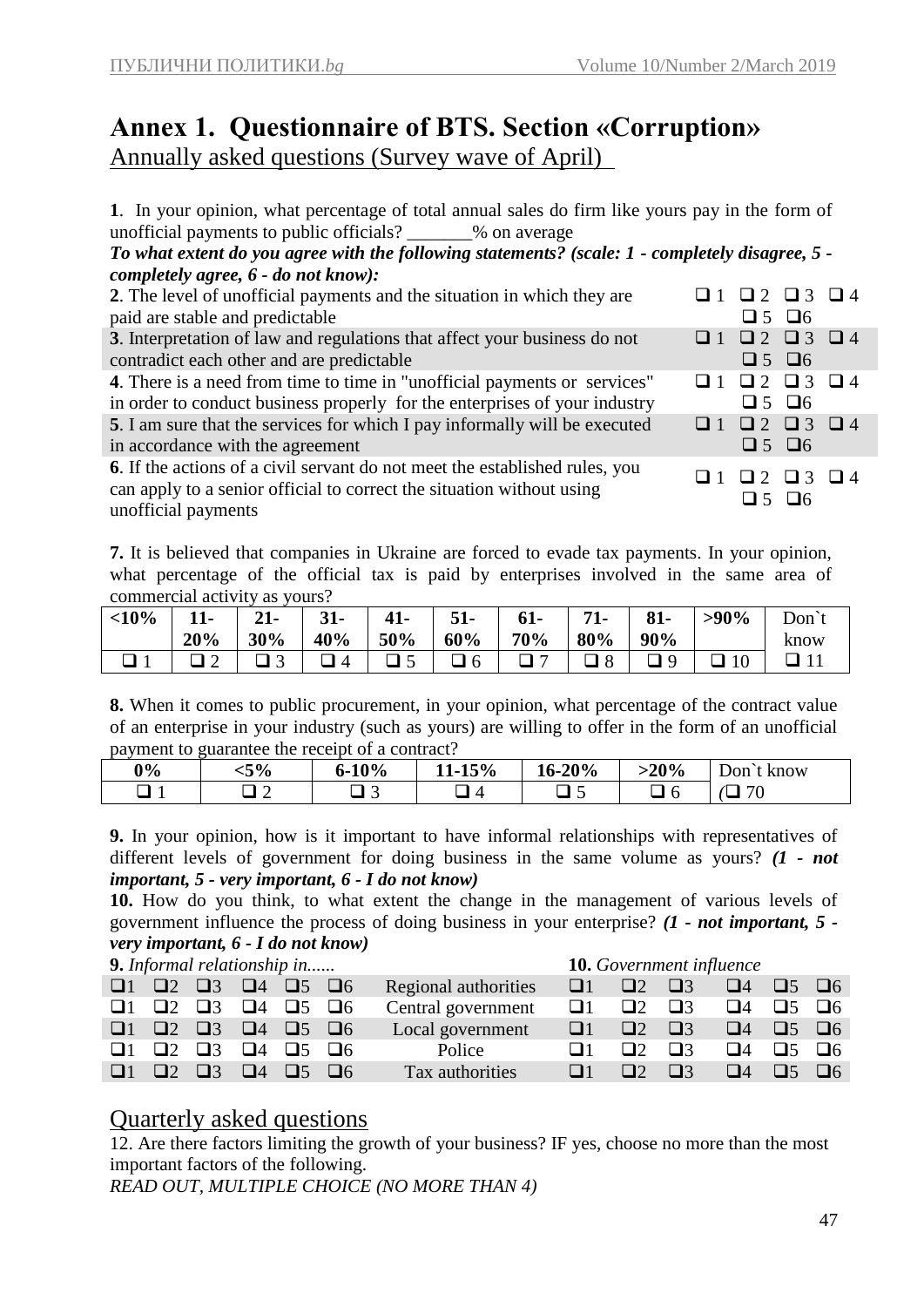|                  | Shortage of energy                                                                         | High regulatory burden (unclear legislation,<br>bureaucracy, inspections) | 9.  |
|------------------|--------------------------------------------------------------------------------------------|---------------------------------------------------------------------------|-----|
| 2.               | Lack of qualified workers                                                                  | High tax rates                                                            | 10. |
| 3.               | Lack of orders/sales volume/ insufficient demand<br>for products/services                  | Outdated technology                                                       | 11. |
| $\overline{4}$ . | Lack of raw materials                                                                      | High interest rates                                                       | 12. |
| 5.               | Liquidity problems                                                                         | Frequently changes of economic legislation                                | 13. |
| 6.               | Unstable political situation                                                               | High competitive pressure                                                 | 14. |
| 7.               | Lack of capacities                                                                         | Corruption                                                                | 15. |
| 8.               | Low availability of loans (access to credits,<br>complex loan requirements and procedures) | Other                                                                     | 16. |

# **Annex 2. The Indicator of the Institutionalization of Corruption**



Uncertainty about the size of the bribe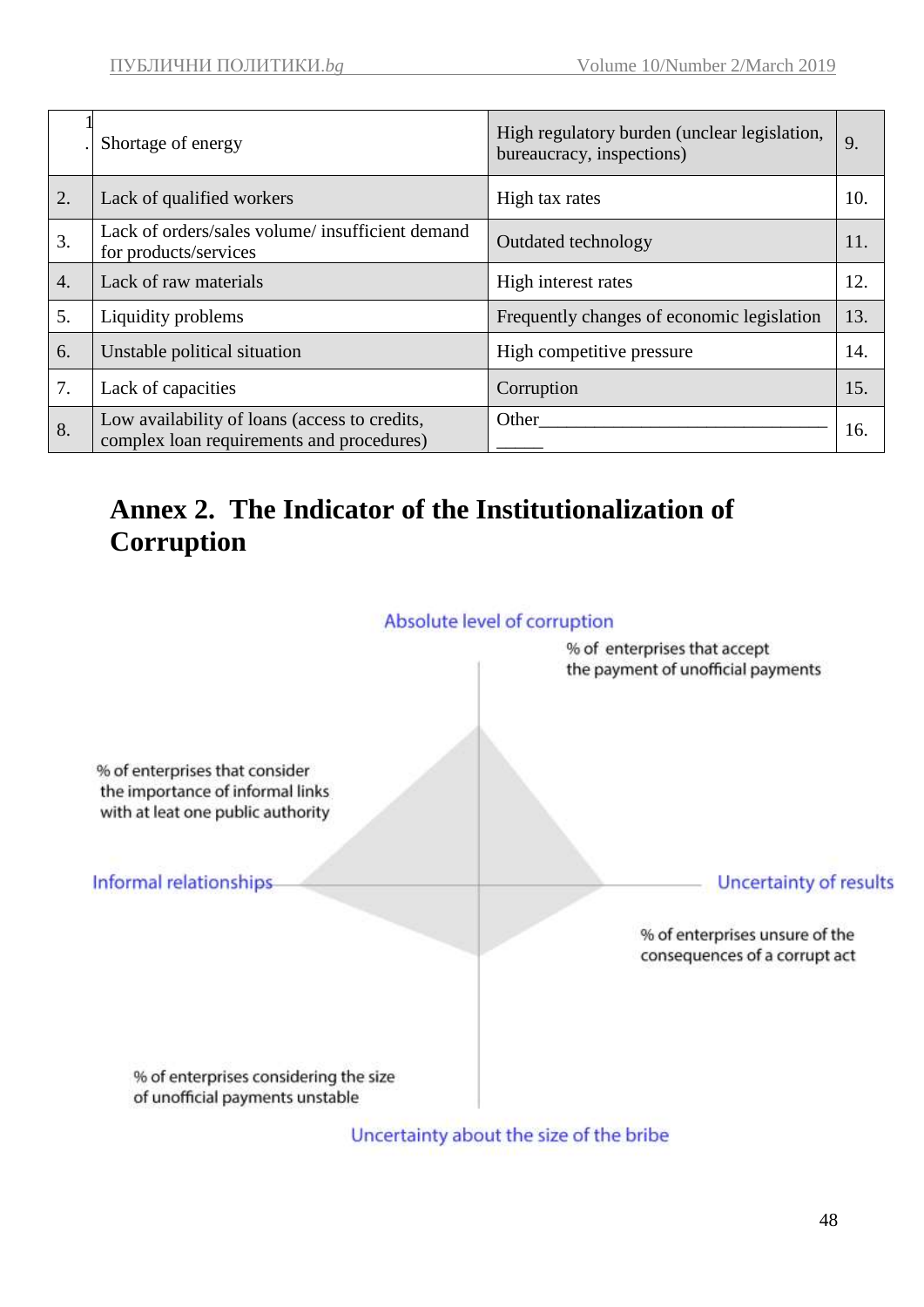# **Factor Analysis (Principal component)**

| $=$ weed there $\frac{1}{2}$ and $\frac{1}{2}$ and $\frac{1}{2}$ and $\frac{1}{2}$ with $\frac{1}{2}$ and $\frac{1}{2}$<br><b>Correlation Matrix</b> |                                   |                |                                      |                                    |                    |  |  |  |  |
|------------------------------------------------------------------------------------------------------------------------------------------------------|-----------------------------------|----------------|--------------------------------------|------------------------------------|--------------------|--|--|--|--|
|                                                                                                                                                      |                                   | Absolute level | Uncertainty of<br>corruption outcome | Unpredictability of<br>bribes size | Unformal relations |  |  |  |  |
| Correlation                                                                                                                                          | Absolute level                    | 1.000          | $-.581$                              | $-.834$                            | .079               |  |  |  |  |
|                                                                                                                                                      | Uncertainty of corruption outcome | $-.581$        | 1.000                                | .427                               | $-.255$            |  |  |  |  |
|                                                                                                                                                      | Unpredictability of bribes size   | $-.834$        | .427                                 | 000.1                              | $-.338$            |  |  |  |  |
|                                                                                                                                                      | Unformal relations                | .079           | $-.255$                              | $-.338$                            | 1.000              |  |  |  |  |

| <b>Communalities</b>              |         |            |  |  |  |  |
|-----------------------------------|---------|------------|--|--|--|--|
|                                   | Initial | Extraction |  |  |  |  |
| Absolute level                    | 1.000   | .810       |  |  |  |  |
| Uncertainty of corruption outcome | 1.000   | .562       |  |  |  |  |
| Unpredictability of bribes size   | 1.000   | .804       |  |  |  |  |
| Unformal relations                |         |            |  |  |  |  |

Extraction Method: Principal Component Analysis.

**Total Variance Explained**

| Total Valiance Explained |       |                     |              |       |                                            |              |  |  |  |
|--------------------------|-------|---------------------|--------------|-------|--------------------------------------------|--------------|--|--|--|
|                          |       | Initial Eigenvalues |              |       | <b>Extraction Sums of Squared Loadings</b> |              |  |  |  |
| Component                | Total | % of Variance       | Cumulative % | Total | % of Variance                              | Cumulative % |  |  |  |
|                          | 2.352 | 58.794              | 58.794       | 2.352 | 58.794                                     | 58.794       |  |  |  |
|                          | .945  | 23.629              | 82.424       |       |                                            |              |  |  |  |
|                          | .608  | 15.210              | 97.633       |       |                                            |              |  |  |  |
|                          | .095  | 2.367               | 100.000      |       |                                            |              |  |  |  |

Extraction Method: Principal Component Analysis.

#### **Component Matrix<sup>a</sup>**

|                                   | Component |
|-----------------------------------|-----------|
|                                   |           |
| Absolute level                    | -.900     |
| Uncertainty of corruption outcome | .750      |
| Unpredictability of bribes size   | .891      |
| Unformal relations                |           |

Extraction Method: Principal Component Analysis.

a. 1 components extracted.

# **Annex 3. The Annual Indicator of Regulatory Burdens**

### **Factor Analysis (Principal component)**

FACTOR /VARIABLES VAR00001 VAR00002 VAR00003 /MISSING LISTWISE /ANALYSIS VAR00001 VAR00002 VAR00003 /PRINT INITIAL CORRELATION EXTRACTION ROTATION /CRITERIA MINEIGEN(1) ITERATE(25) /EXTRACTION PC /CRITERIA ITERATE(25) /ROTATION VARIMAX /METHOD=CORRELATION.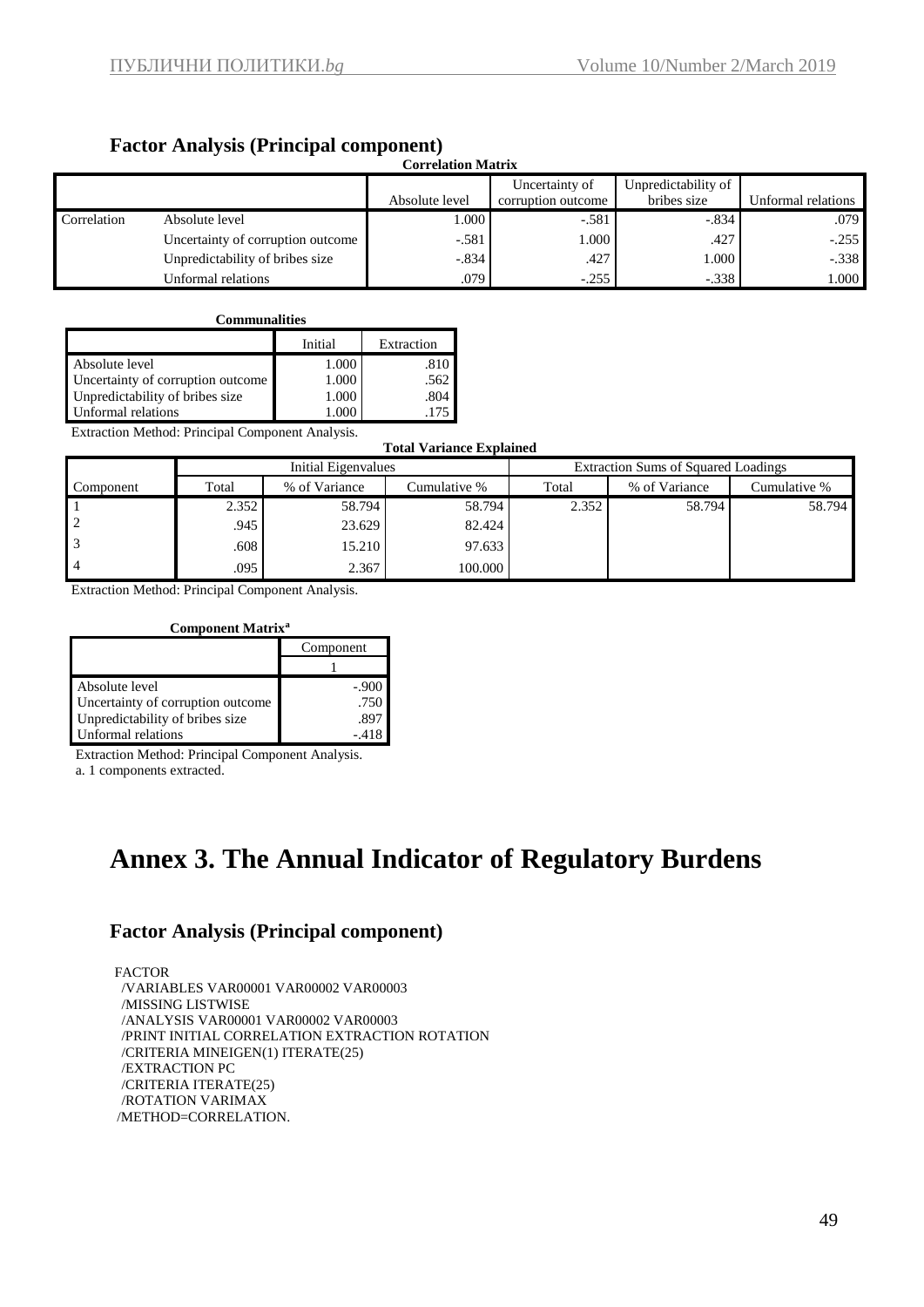| Correlation Matrix |                                 |            |                                    |                    |  |  |  |  |
|--------------------|---------------------------------|------------|------------------------------------|--------------------|--|--|--|--|
|                    |                                 | "Time tax" | Unpredictability of<br>legislation | State interference |  |  |  |  |
| Correlation        | "Time tax"                      | 000.1      | $-.224$                            | .426               |  |  |  |  |
|                    | Unpredictability of legislation | $-.224$    | 1.000                              | $-.740$            |  |  |  |  |
|                    | State interference              | .426       | $-.740$                            | 000.               |  |  |  |  |

#### **Communalities**

|                                 | Initial | Extraction |
|---------------------------------|---------|------------|
| "Time tax"                      | 1.000   |            |
| Unpredictability of legislation | 1.000   | 731        |
| State interference              |         | 860        |

Extraction Method: Principal Component Analysis.

#### **Total Variance Explained**

|           |       | Initial Eigenvalues |              | Extraction Sums of Squared Loadings |               |              |  |
|-----------|-------|---------------------|--------------|-------------------------------------|---------------|--------------|--|
| Component | Total | % of Variance       | Cumulative % | Total                               | % of Variance | Cumulative % |  |
|           | 1.963 | 65.436              | 65.436       | 1.963                               | 65.436        | 65.436       |  |
|           | .810  | 26.985              | 92.421       |                                     |               |              |  |
|           | .227  | 7.579               | 100.000      |                                     |               |              |  |

Extraction Method: Principal Component Analysis.

#### **Component Matrix<sup>a</sup>**

|                                 | Component |  |  |
|---------------------------------|-----------|--|--|
|                                 |           |  |  |
| "Time tax"                      |           |  |  |
| Unpredictability of legislation | $-.855$   |  |  |
| State interference              |           |  |  |

Extraction Method: Principal Component Analysis.

a. 1 components extracted.